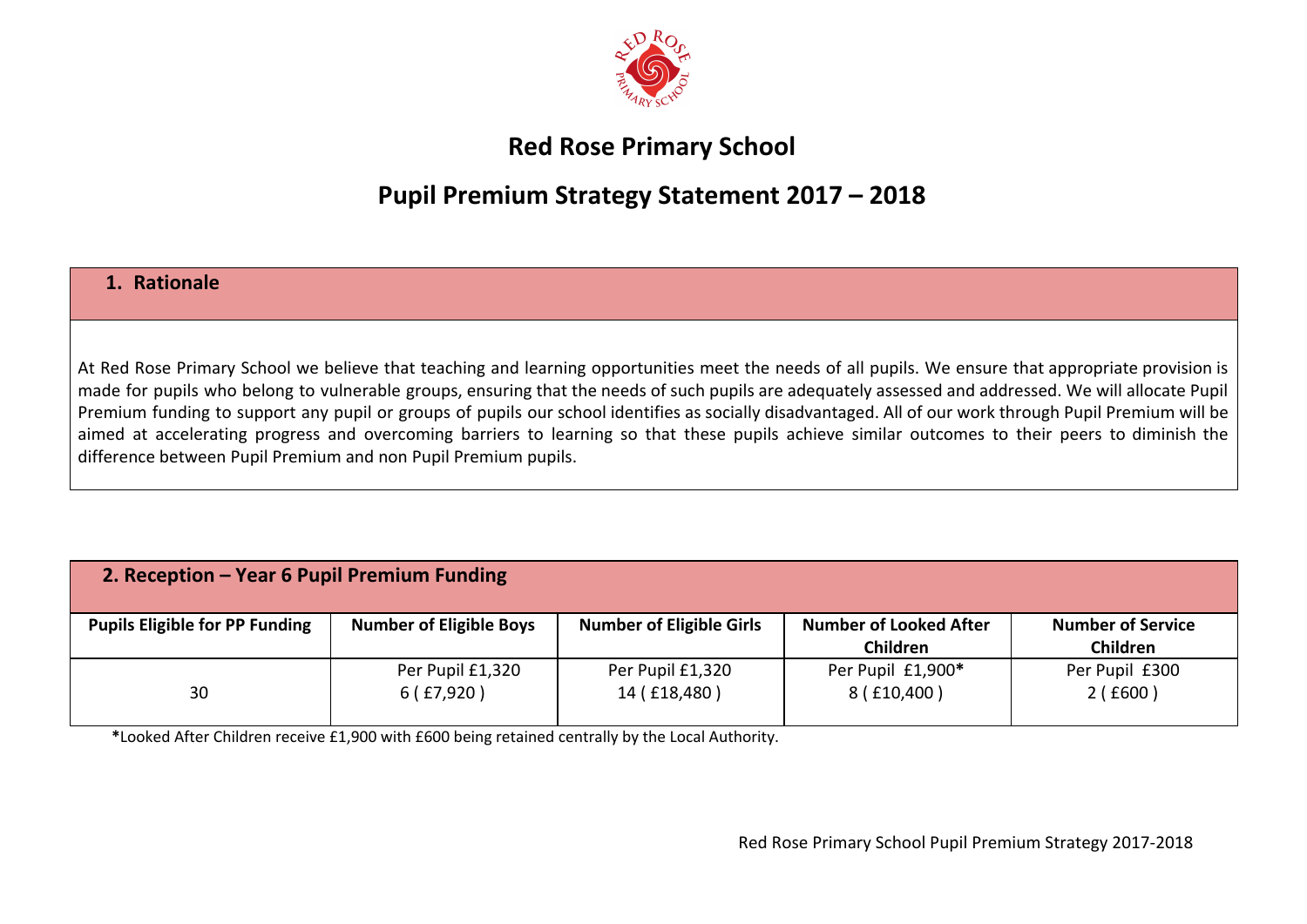

| 3. Early Year Pupil Premium Funding |                                  |                                |                                 |                          |  |  |  |
|-------------------------------------|----------------------------------|--------------------------------|---------------------------------|--------------------------|--|--|--|
| <b>Total of Nursery Pupils</b>      | <b>Number of Eligible Pupils</b> | <b>Number of Eligible Boys</b> | <b>Number of Eligible Girls</b> | <b>Total EYPP Budget</b> |  |  |  |
|                                     | Hourly Rate £0.53                | Hourly Rate £0.53              | Hourly Rate £0.53               | Hourly Rate £0.53        |  |  |  |
|                                     | <b>NA</b>                        | ΝA                             | <b>NA</b>                       | NА                       |  |  |  |

| 4. Pupil Premium Summary Information     |         |                                  |     |  |  |  |
|------------------------------------------|---------|----------------------------------|-----|--|--|--|
| <b>Total Number of Pupils (Inc. FTE)</b> | 272     | <b>Number of Pupils Eligible</b> | 30  |  |  |  |
| Total Pupil Premium Budget               | £37,400 | % of Pupils Eligible             | 11% |  |  |  |

| <b>5. 2017 - Outcomes</b>  |            |                  |            |            |              |            |            |                              |            |                  |            |            |              |            |            |
|----------------------------|------------|------------------|------------|------------|--------------|------------|------------|------------------------------|------------|------------------|------------|------------|--------------|------------|------------|
| KS1                        |            | <b>PP Pupils</b> |            |            | <b>Other</b> |            | <b>SCH</b> | Year 6 - 6 pupils            |            | <b>PP Pupils</b> |            |            | <b>Other</b> |            | <b>SCH</b> |
| Year 2 - 1 pupil           | <b>SCH</b> | <b>NA</b>        | <b>DIF</b> | <b>SCH</b> | <b>NA</b>    | <b>DIF</b> | <b>GAP</b> |                              | <b>SCH</b> | <b>NA</b>        | <b>DIF</b> | <b>SCH</b> | <b>NA</b>    | <b>DIF</b> | <b>GAP</b> |
| <b>Expected Standard R</b> | 100        | 63.1             | $36.9+$    | 81.0       | 78.5         | $2.5+$     | $19+$      | <b>Expected Standard R</b>   | 86.0       | 59.5             | $26.5+$    | 90.0       | 71.4         | $18.6+$    | $4.0 -$    |
| <b>Expected Standard W</b> | 100        | 54.3             | $47.5+$    | 81.0       | 71.4         | $9.6+$     | $19+$      | <b>Expected Standard W</b>   | 71.0       | 65.9             | $5.1+$     | 100        | 80.4         | $19.6+$    | $29.0 -$   |
| <b>Expected Standard M</b> | 100        | 66.0             | $34.0+$    | 86.0       | 78.1         | $7.9+$     | $14+$      | <b>Expected Standard M</b>   | 100        | 63.4             | $36.6+$    | 97.0       | 79.5         | $17.5+$    | $3.0+$     |
| Year 1 Phonics             | 50.0       | 73.4             | $23.4 -$   | 88.0       | 86.5         | $1.5+$     | $38 -$     | <b>Expected Standard GPS</b> | 86.0       | 66.4             | $19.6+$    | 94.0       | 81.2         | $12.8+$    | $12.0 -$   |
| (4 pupils)                 |            |                  |            |            |              |            |            |                              |            |                  |            |            |              |            |            |
| EYFS GLD (2 pupils)        | 100        | 57.1             | $42.9+$    | 89.0       | 66.6         | 22.4       | $11+$      | <b>Expected Standard</b>     | 71.0       | 47.3             | 23.7       | 87.0       | 76.7         | $10.3+$    | $16.0 -$   |
|                            |            |                  |            |            |              | ÷.         |            | R/W/M                        |            |                  |            |            |              |            |            |

Red Rose Primary School Pupil Premium Strategy 2017-2018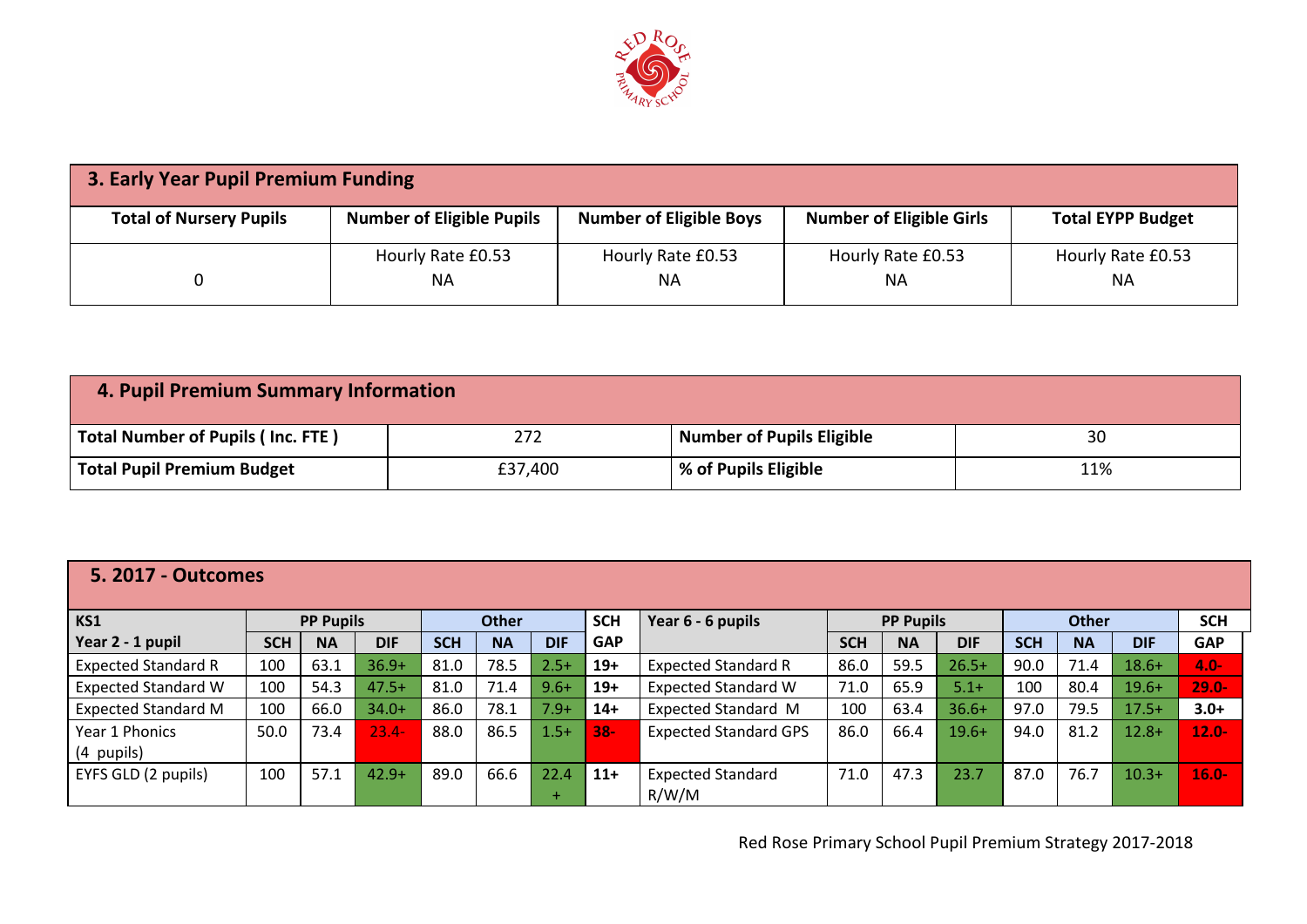

|              | 8. Internal Barriers to Future Attainment                                                                                                                                                                                                       |                                                                                                                                                                                                                                                                |  |  |  |  |  |  |
|--------------|-------------------------------------------------------------------------------------------------------------------------------------------------------------------------------------------------------------------------------------------------|----------------------------------------------------------------------------------------------------------------------------------------------------------------------------------------------------------------------------------------------------------------|--|--|--|--|--|--|
|              | <b>In-school barriers</b>                                                                                                                                                                                                                       | <b>Desired Outcomes</b>                                                                                                                                                                                                                                        |  |  |  |  |  |  |
| A            | Pupils who are eligible for Pupil Premium make less progress than<br>other pupils in their Phonics Screening at the end of Year 1.                                                                                                              | Pupils eligible for Pupil Premium moving into Year 2 make rapid<br>progress so that all pupils achieve in the Phonics Screening<br>assessment in June 2018.                                                                                                    |  |  |  |  |  |  |
| B            | PP pupils in Year 2 make less progress in all areas than non-pupil<br>premium.                                                                                                                                                                  | Higher rates of progress across school for pupils eligible for PP.                                                                                                                                                                                             |  |  |  |  |  |  |
| $\mathsf{C}$ | Emotional resilience of pupils eligible for pupil premium is low<br>when compared to their peers. This can affect their ability to<br>concentrate on academic activities, especially when working with<br>others or when tasks are challenging. | Improve emotional resilience for pupils eligible for PP                                                                                                                                                                                                        |  |  |  |  |  |  |
| D            | Behaviour issues for a small group of pupils at lunchtime (mostly<br>PP pupils) are having a detrimental effect on academic progress<br>made during afternoon sessions.                                                                         | Behavioural issues and ability to 'get along' with others addressed.                                                                                                                                                                                           |  |  |  |  |  |  |
| E.           | The range of opportunities for pupils eligible for PP is very low<br>when compared with their peers. This can affect relationships in<br>school, self-esteem and academic progress.                                                             | Pupils eligible for PP access the same life chances as their academic<br>peers which will raise their self-esteem, confidence, academic<br>progress and through these first hand experiences apply their skills<br>for the new learning across the curriculum. |  |  |  |  |  |  |
| F.           | PP Pupils make less progress in Reading when compared to others.                                                                                                                                                                                | Increased rates of progress for PP pupils in reading in KS2                                                                                                                                                                                                    |  |  |  |  |  |  |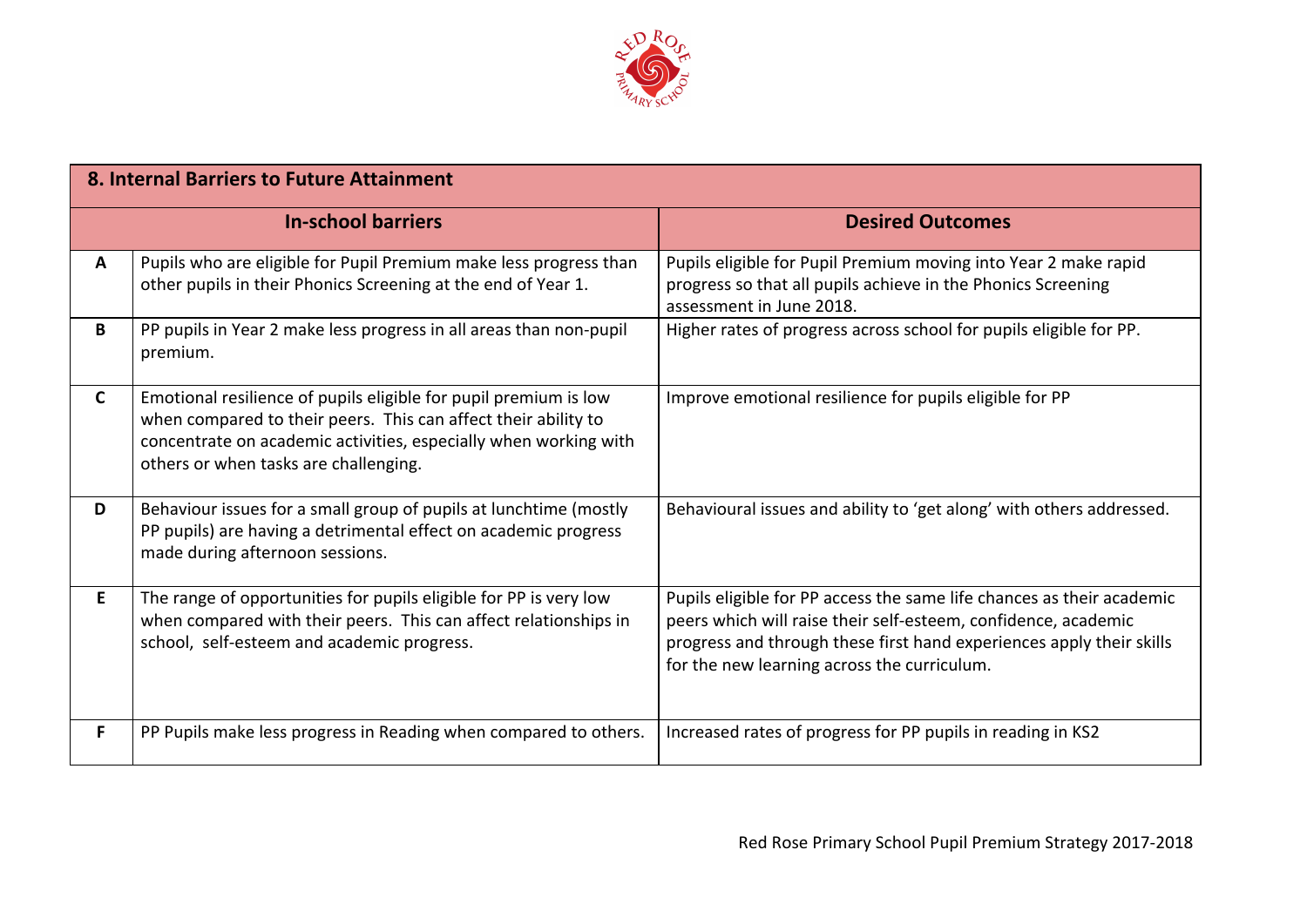

| G  | Increased progress in Maths for disadvantaged pupils                                                                         | All pupils to have access to Mathletics either at home or additional<br>times in school.                                                             |  |  |  |  |  |  |  |  |
|----|------------------------------------------------------------------------------------------------------------------------------|------------------------------------------------------------------------------------------------------------------------------------------------------|--|--|--|--|--|--|--|--|
| H. | Pupils eligible for Pupil premium enter school significantly below<br>age related expectation in Reading, writing and maths. | To diminish the difference between PP pupils and non-PP pupils in all<br>areas.                                                                      |  |  |  |  |  |  |  |  |
|    | 9. External Barriers to Future Attainment (issues which also require action outside school, e.g. low attendance rates)       |                                                                                                                                                      |  |  |  |  |  |  |  |  |
|    | <b>In-school barriers</b>                                                                                                    | <b>Desired Outcomes</b>                                                                                                                              |  |  |  |  |  |  |  |  |
|    | Low attendance rates for some PP children                                                                                    | Increased attendance rates.                                                                                                                          |  |  |  |  |  |  |  |  |
|    | Social deprivation                                                                                                           | Provide after school clubs which target PP pupils to enrich wider<br>opportunities.                                                                  |  |  |  |  |  |  |  |  |
| K. | Less engagement in home reading by adults and opportunities to<br>support and value reading.                                 | Increased engagement with parents to support home reading.<br>Provide increased opportunities in school to support and enthuse a<br>love of reading. |  |  |  |  |  |  |  |  |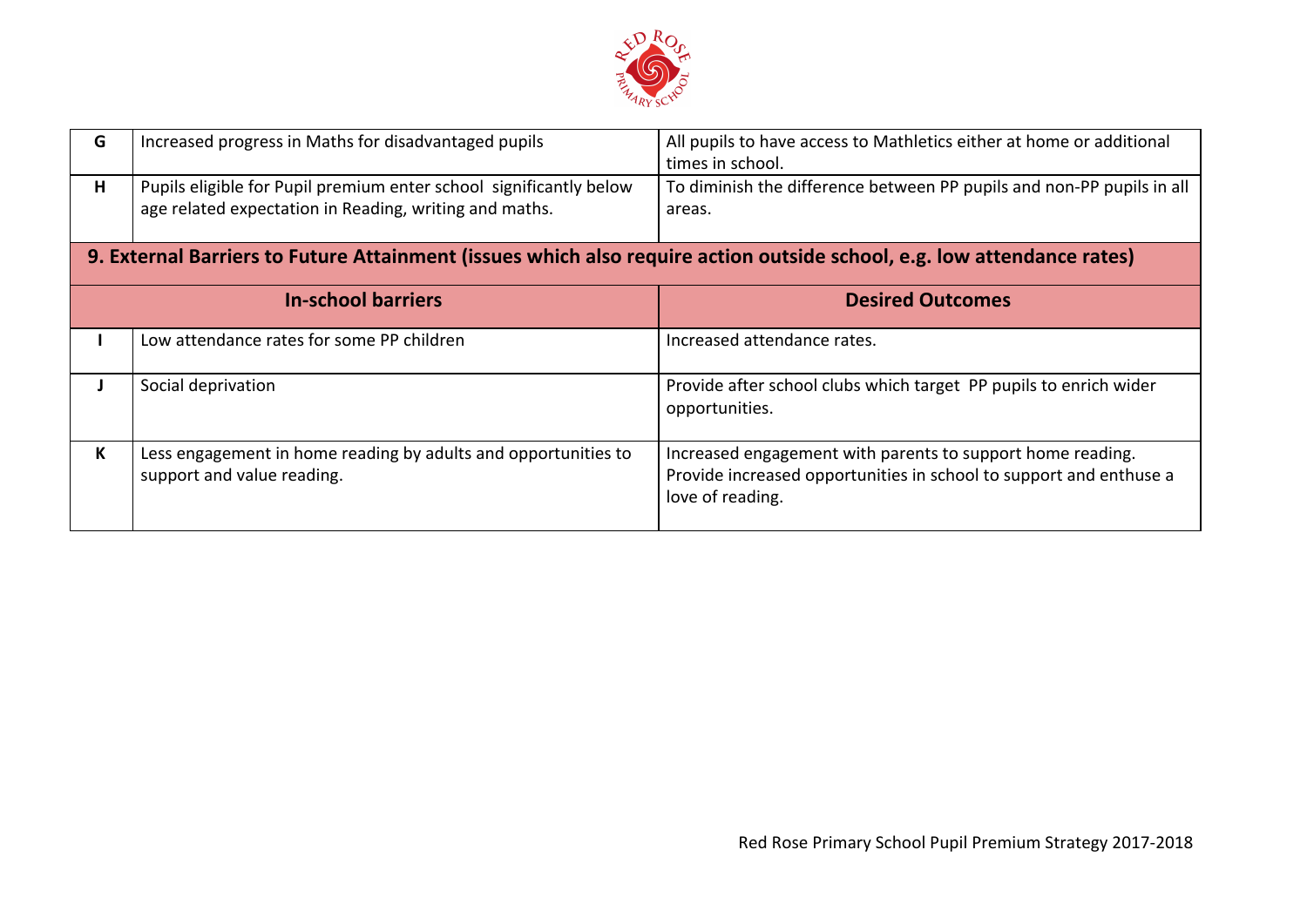

|   | 10. Pupil Premium Planned Expenditure                                                            |                                            |                                                                                                                                            |                              |                                                                                                     |                                                                                                                                                                         |
|---|--------------------------------------------------------------------------------------------------|--------------------------------------------|--------------------------------------------------------------------------------------------------------------------------------------------|------------------------------|-----------------------------------------------------------------------------------------------------|-------------------------------------------------------------------------------------------------------------------------------------------------------------------------|
|   | <b>Desired Outcomes</b>                                                                          | <b>Action</b>                              | <b>Evidence Source</b>                                                                                                                     | <b>Expenditure</b>           | <b>Baseline Data</b>                                                                                | <b>Evaluation</b><br>(Autumn, Spring, Summer)                                                                                                                           |
| A | Improved outcomes<br>for Pupil Premium<br>pupils in their Year 2<br>Phonics screening<br>resits. | 10 minutes<br>daily phonic<br>intervention | Pupil Premium pupils made<br>less progress than 'Pupil<br>Premium' pupils and<br>'Other' pupils nationally at<br>the end of Year 1 in 2017 | £14.79 x 38<br>Cost: £562    | 50% of Pupil<br>Premium pupils<br>entered Year 2<br>not achieving in<br>their Phonics<br>screening. | Autumn - Y2 phonic results show scores have<br>significantly increased (10 marks +) since<br>September. Confidence in segmenting and<br>blending is evident in reading. |
| A | Improve outcomes<br>for Pupil Premium<br>pupils in Year 1<br><b>Phonics Screening</b><br>Test    | 10 minute daily<br>phonic<br>intervention  | Pupil Premium pupils made<br>less progress than 'Pupil<br>Premium' pupils and<br>'Other' pupils nationally at<br>the end of Year 1 in 2017 | £14.79 x 38<br>Cost:<br>£562 | 50% of Pupil<br>Premium pupils<br>entered Year 2<br>not achieving in<br>their Phonics<br>screening. | Autumn - Current data for PP children in Y1<br>demonstrates they will pass phonic screening<br>test.                                                                    |
| A | Improve outcomes<br>for Pupil Premium<br>pupils in Year 1<br><b>Phonics Screening</b><br>Test    | Target sessions<br>for Lexia               | Pupil Premium pupils made<br>less progress than 'Pupil<br>Premium' pupils and<br>'Other' pupils nationally at<br>the end of Year 1 in 2017 | Lexia<br>Cost:<br>£2000      | 50% of Pupil<br>Premium pupils<br>entered Year 2<br>not achieving in<br>their Phonics<br>screening. | Autumn - Target sessions for Lexia are<br>timetabelled. Pupils phonic score demonstrates<br>they will pass the phonic screening test.                                   |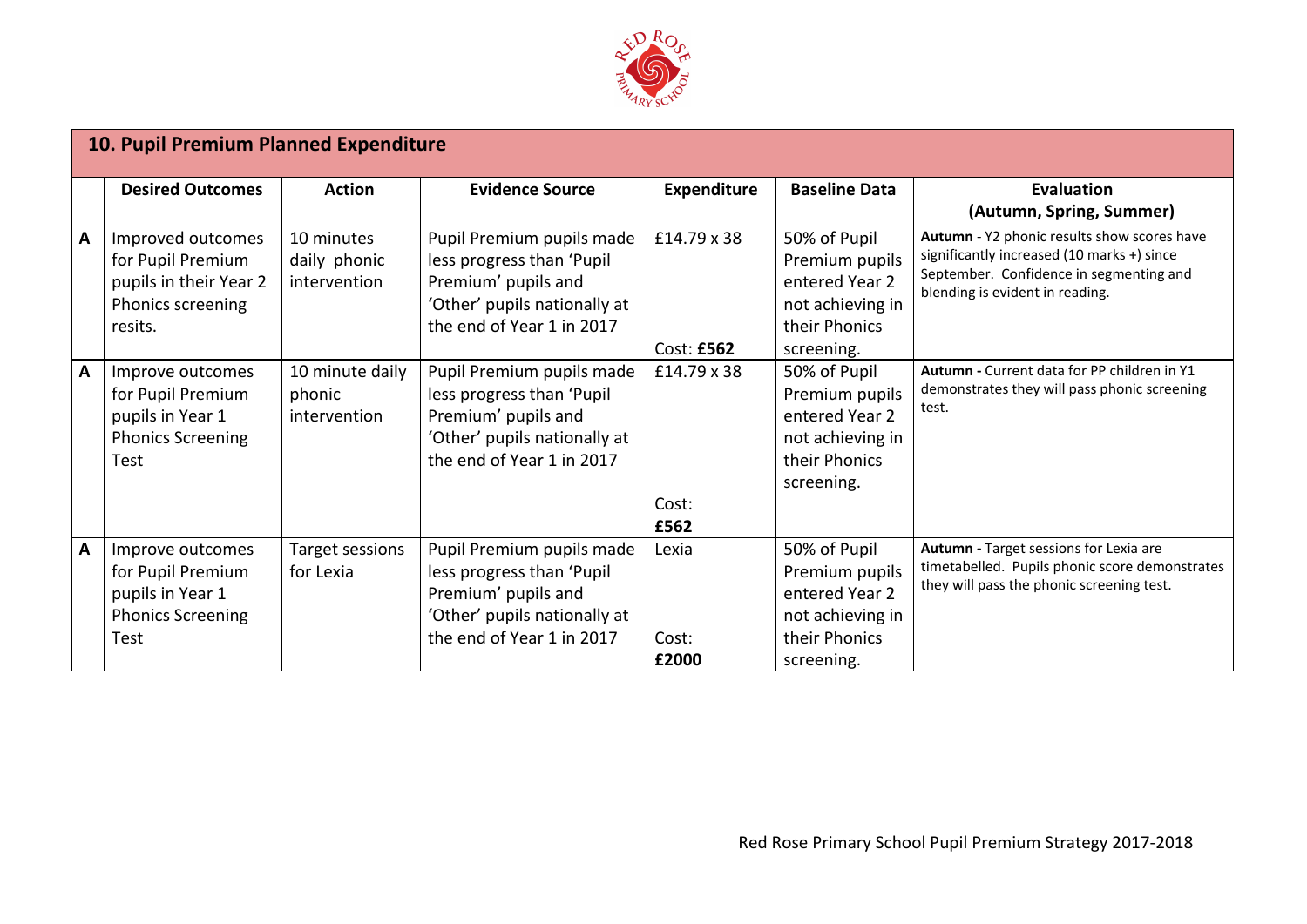

| A | Improve outcomes<br>for Pupil Premium<br>pupils in Year 1<br><b>Phonics Screening</b><br>Test    | <b>Additional TA</b><br>support to<br>reduce group<br>size                             | Pupil Premium pupils made<br>less progress than 'Pupil<br>Premium' pupils and<br>'Other' pupils nationally at<br>the end of Year 1 in 2017 | TA(x2)<br>30 mins daily<br>per week x38<br>Cost:<br>£675                | 50% of Pupil<br>Premium pupils<br>entered Year 2<br>not achieving in<br>their Phonics<br>screening. | Autumn - Children are supported in small<br>groups with a TA in English & Maths. Phonic<br>reading score and Salford Reading test scores<br>both demonstrate accelerated progress.                                                                                                                                                                                                                                                                                                                                               |
|---|--------------------------------------------------------------------------------------------------|----------------------------------------------------------------------------------------|--------------------------------------------------------------------------------------------------------------------------------------------|-------------------------------------------------------------------------|-----------------------------------------------------------------------------------------------------|----------------------------------------------------------------------------------------------------------------------------------------------------------------------------------------------------------------------------------------------------------------------------------------------------------------------------------------------------------------------------------------------------------------------------------------------------------------------------------------------------------------------------------|
| B | PP pupils in Year 2<br>make less progress in<br>all areas than<br>non-pupil premium.             | In class<br>targeted<br>support for Y2<br>pupils in English<br>& Maths                 | Pupil Premium pupils made<br>less progress than 'Pupil<br>Premium' pupils and<br>'Other' pupils in school.                                 | £53.25 x 38<br>Cost:<br>£2,023                                          | 25% of Pupil<br>premium pupils<br>entered Y2 at<br>ARE in Reading,<br>Writing &<br>Maths            | Autumn - Target support for pupils. Progress in<br>books is evident. Phonic reading scores for<br>those who did not pass in Y1, now demonstrate<br>a pass. Reading ages have improved. A new<br>phonic reading scheme has been purchased to<br>improve fluency and comprehension reading<br>skills. This will begin to be used in January.<br>Pupils are making progress in Maths, this will be<br>further supported by an additional teacher,<br>planning and delivering to a small group of Y2<br>children in the Spring term. |
| B | 50% of Pupil<br>Premium pupils<br>entered Year 2 not<br>achieving in their<br>Phonics screening. | <b>Additional TA</b><br>support in Y2<br>for English &<br>Maths                        | Pupil Premium pupils made<br>less progress than 'Pupil<br>Premium' pupils and<br>'Other' pupils in school.                                 | £53.25 x 38<br>Cost:<br>£2023.50                                        |                                                                                                     | Autumn - Target support for pupils. Progress in<br>books is evident. Phonic reading scores for<br>those who did not pass in Y1, now demonstrate<br>a pass. Letters & Sounds sessions challenge<br>children and intervention and support has been<br>timetabelled.                                                                                                                                                                                                                                                                |
| B | PP pupils in Year 2<br>make less progress in<br>all areas than<br>non-pupil premium.             | TAs to target Y1<br>& Y2 PP pupils<br>for additional<br>10 minutes of<br>reading daily | Pupil Premium pupils made<br>less progress than 'Pupil<br>Premium' pupils and<br>'Other' pupils nationally at<br>the end of Year 1 in 2017 | £14.79 $\times$ 38 =<br>£562 per pupil<br>x7 pupils<br>$=$ Cost: £3,934 | 75% of PP<br>pupils Reading<br>Age is below<br>age related.                                         | Autumn - Reading champions have supported<br>Reading alongside 10 minute daily reading with<br>a member of staff. In $\frac{2}{3}$ of children, the reading<br>age has improved by 1 year, with the other<br>child making good progress.                                                                                                                                                                                                                                                                                         |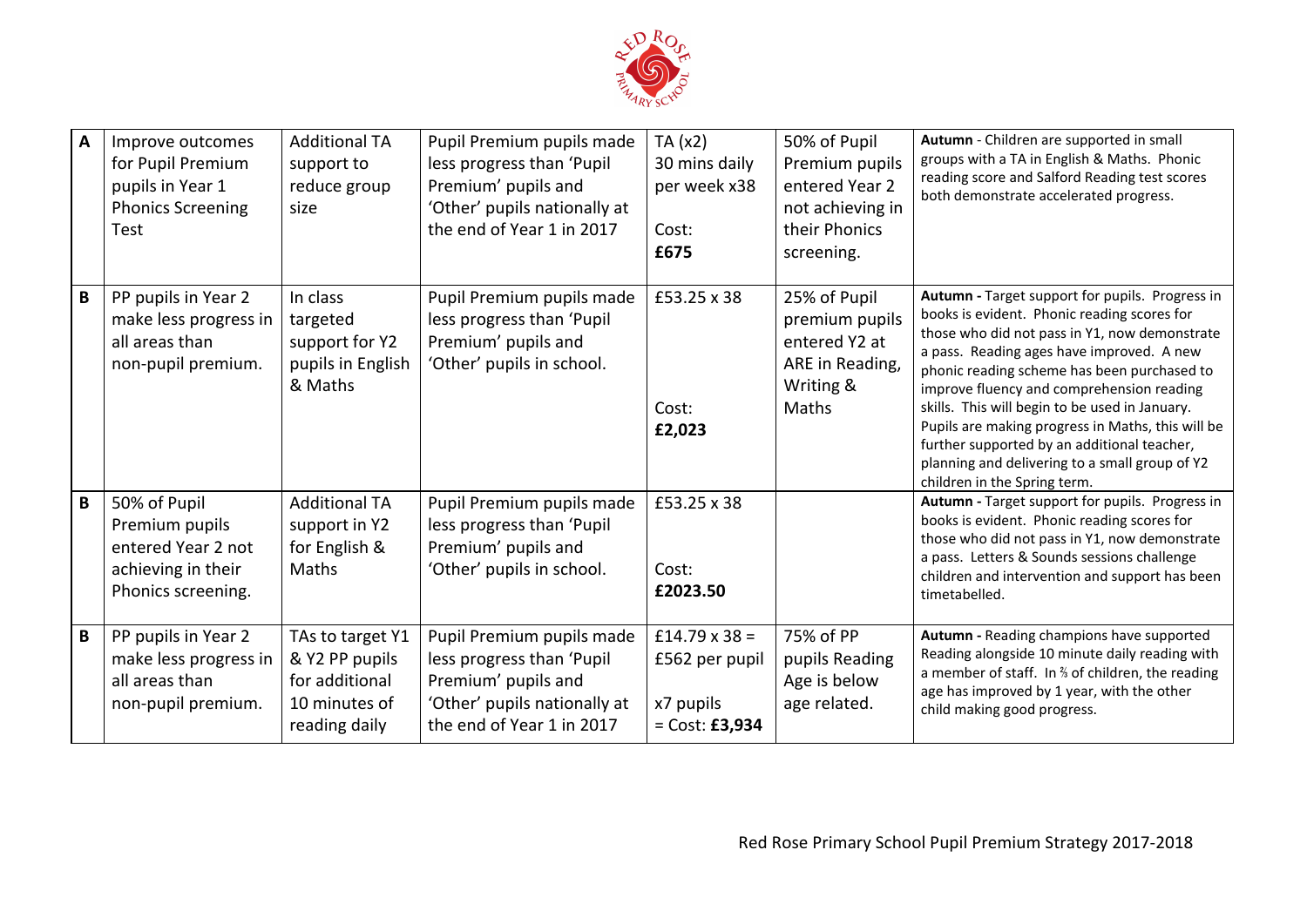

| C | <b>Emotional resilience</b><br>of pupils eligible for<br>pupil premium is low<br>when compared to<br>their peers. This can<br>affect their ability to<br>concentrate on<br>academic activities,<br>especially when<br>working with others<br>or when tasks are<br>challenging. | Staff CPD on<br>Restorative<br>Practice, use of<br>Emotional<br>Language.<br>In class teacher<br>support from<br>Emotional<br>Wellbeing<br>Team | Pupil questionnaire on<br>feelings demonstrates that<br>pupils have low self-esteem<br>and resilience. EEF Toolkit<br>suggests social and<br>emotional learning<br>interventions have an<br>identifiable and significant<br>impact on attitudes to<br>learning, social<br>relationships in school and<br>attainment. | <b>INSET day and</b><br>staff meeting<br>time to deliver<br>training.<br>£2800<br>Target support<br>in Y5 to target<br>Emotional<br>Literacy<br>1 hour per<br>week/6<br>weeks<br>£198 | Pupil<br>questionnaire.<br>Incidents<br>logged at the<br>start of the<br>project. | Autumn - Pupil questionnaire reveals differing<br>proportions of children who feel that there has<br>been an impact on their emotional resilience.<br>Staff feel the restorative approach is making a<br>difference and that pupils are better able to<br>articulate their emotions and think through<br>how matters could be resolved. The year group<br>who have been supported over Autumn 2 by<br>having a member of the emotional well-being<br>team in school for 1 hour per week reported<br>one of the lowest scores. |
|---|--------------------------------------------------------------------------------------------------------------------------------------------------------------------------------------------------------------------------------------------------------------------------------|-------------------------------------------------------------------------------------------------------------------------------------------------|----------------------------------------------------------------------------------------------------------------------------------------------------------------------------------------------------------------------------------------------------------------------------------------------------------------------|---------------------------------------------------------------------------------------------------------------------------------------------------------------------------------------|-----------------------------------------------------------------------------------|-------------------------------------------------------------------------------------------------------------------------------------------------------------------------------------------------------------------------------------------------------------------------------------------------------------------------------------------------------------------------------------------------------------------------------------------------------------------------------------------------------------------------------|
| D | Behaviour issues for<br>a small group of<br>pupils at lunchtime<br>(mostly PP pupils)<br>are having a<br>detrimental effect on<br>academic progress<br>made during<br>afternoon sessions.                                                                                      | <b>Additional TAs</b><br>on yard at<br>lunchtime                                                                                                | Behavioural issues are<br>having a detrimental effect<br>on academic progress as<br>time is being spent by the<br>teacher dealing with<br>lunchtime issues or pupils<br>are unsettled during the<br>afternoon due to emotional                                                                                       | Staffing -<br>£6900<br>Play<br>equipment<br>and storage -<br>£1500                                                                                                                    | Staff to<br>organise play<br>activities.<br>Play resources                        | Autumn - The number of incidents being<br>reported at lunchtime are decreasing. Children<br>are better equipped to deal with situations and<br>talk them through without adult intervention.<br>Staff report spending less time on lunchtime<br>issues during the start of the afternoon session.<br>Additional playground resources are yet to be<br>purchased as staff wanted to give the children<br>the opportunity to reflect on the resources and<br>equipment they would like.                                         |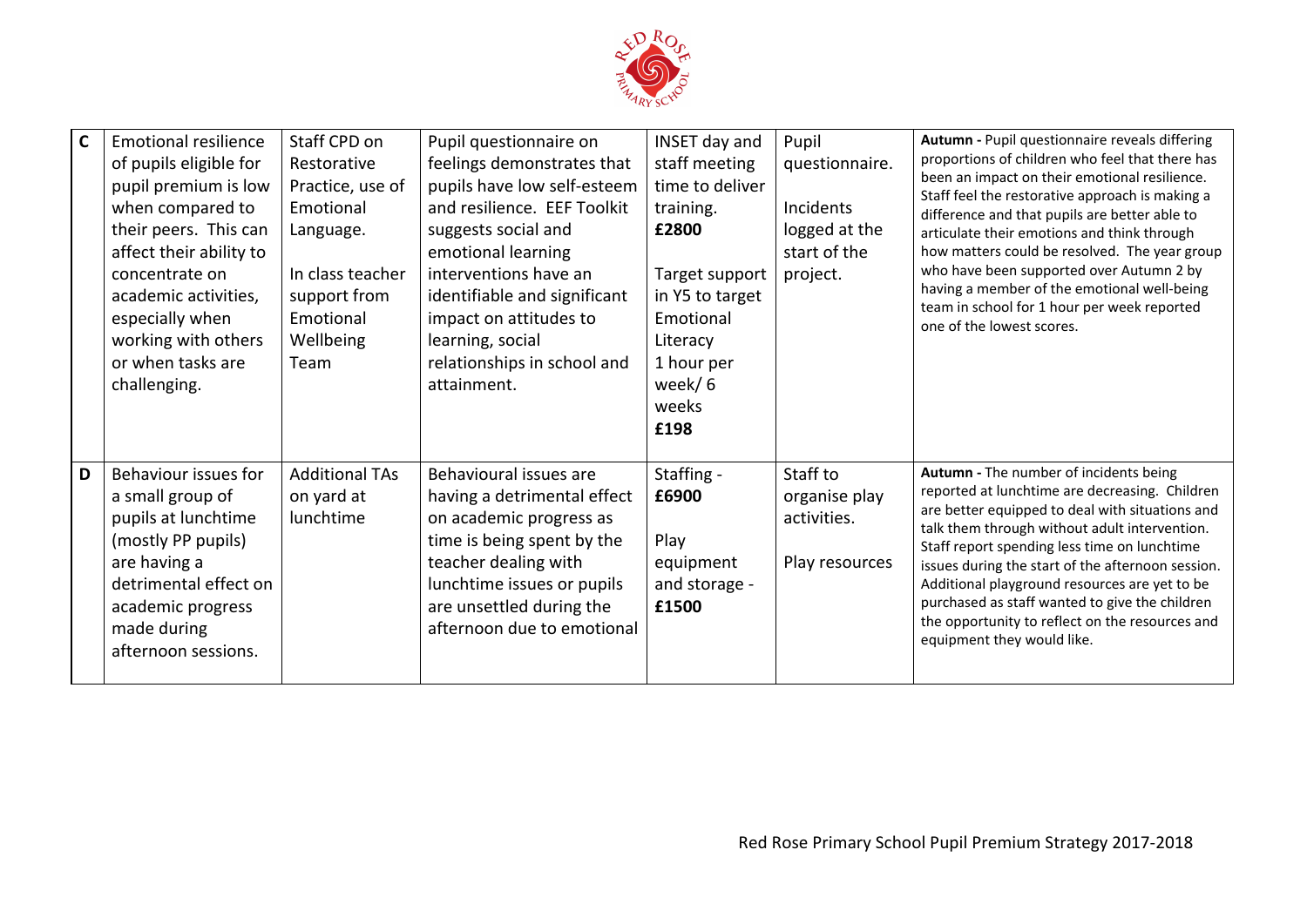

| E | The range of<br>opportunities for<br>pupils eligible for PP<br>is very low when<br>compared with their<br>peers. This can<br>affect relationships<br>in school,<br>self-esteem and<br>academic progress. | Opportunities<br>and<br>encouragement<br>to participate in<br>after-school<br>activities.<br>TA to be used 1/2<br>day weekly to<br>support<br>Emotional<br>Wellbeing<br>Interventions to<br>take place | EEF toolkit suggests that<br>the impact of arts<br>participation on academic<br>learning appears to be<br>positive but low. On<br>average greater effects<br>have been identified on<br>younger learners.                                                                                                                        | £25 x 38<br>Cost:<br>£950<br>£35.50 x 38<br>Cost:<br>£1349<br>£177 x 38<br>Cost: | After school<br>activity<br>provided by<br><b>Forest School</b><br>Teacher to<br>target and<br>encourage PP<br>pupils to<br>participate. | Autumn - The uptake by PP children for after<br>school clubs remained low. Homework club is<br>popular amongst PP children. A focus PP after<br>school group will take place in the Spring term<br>to encourage PP children to develop their<br>resilience and self-esteem.<br>Autumn - Emotional well-being sessions proved<br>very popular and beneficial to children.<br>Opportunities to share worries, concerns and to<br>be given praise and raise self esteem were<br>valued and appreciated by pupils. Interventions<br>continue to support pupils and help with social<br>and emotional issues. |
|---|----------------------------------------------------------------------------------------------------------------------------------------------------------------------------------------------------------|--------------------------------------------------------------------------------------------------------------------------------------------------------------------------------------------------------|----------------------------------------------------------------------------------------------------------------------------------------------------------------------------------------------------------------------------------------------------------------------------------------------------------------------------------|----------------------------------------------------------------------------------|------------------------------------------------------------------------------------------------------------------------------------------|----------------------------------------------------------------------------------------------------------------------------------------------------------------------------------------------------------------------------------------------------------------------------------------------------------------------------------------------------------------------------------------------------------------------------------------------------------------------------------------------------------------------------------------------------------------------------------------------------------|
| F | Increased rates of<br>progress for<br>disadvantaged pupils<br>in reading in KS2                                                                                                                          | during an<br>afternoon<br>Weekly quality<br>1:1 support<br>with reading<br>comprehension<br>for pupils not<br>on track.                                                                                | EEF toolkit suggests that on<br>average, reading<br>comprehension approaches<br>improve learning by an<br>additional 5 months'<br>progress over the course of<br>a school year. These<br>approaches appear to be<br>even more effective for<br>older readers (aged 8 years<br>or above) who are not<br>making expected progress. | £6745<br>£2000                                                                   | <b>Reading Ages</b><br>show that<br>pupils are<br>behind peers.                                                                          | Autumn - Additional reading intervention has<br>seen pupil progress increase by more than 3<br>months during the Autumn term for most<br>pupils. Reading Ages demonstrate progress and<br>that they are catching up                                                                                                                                                                                                                                                                                                                                                                                      |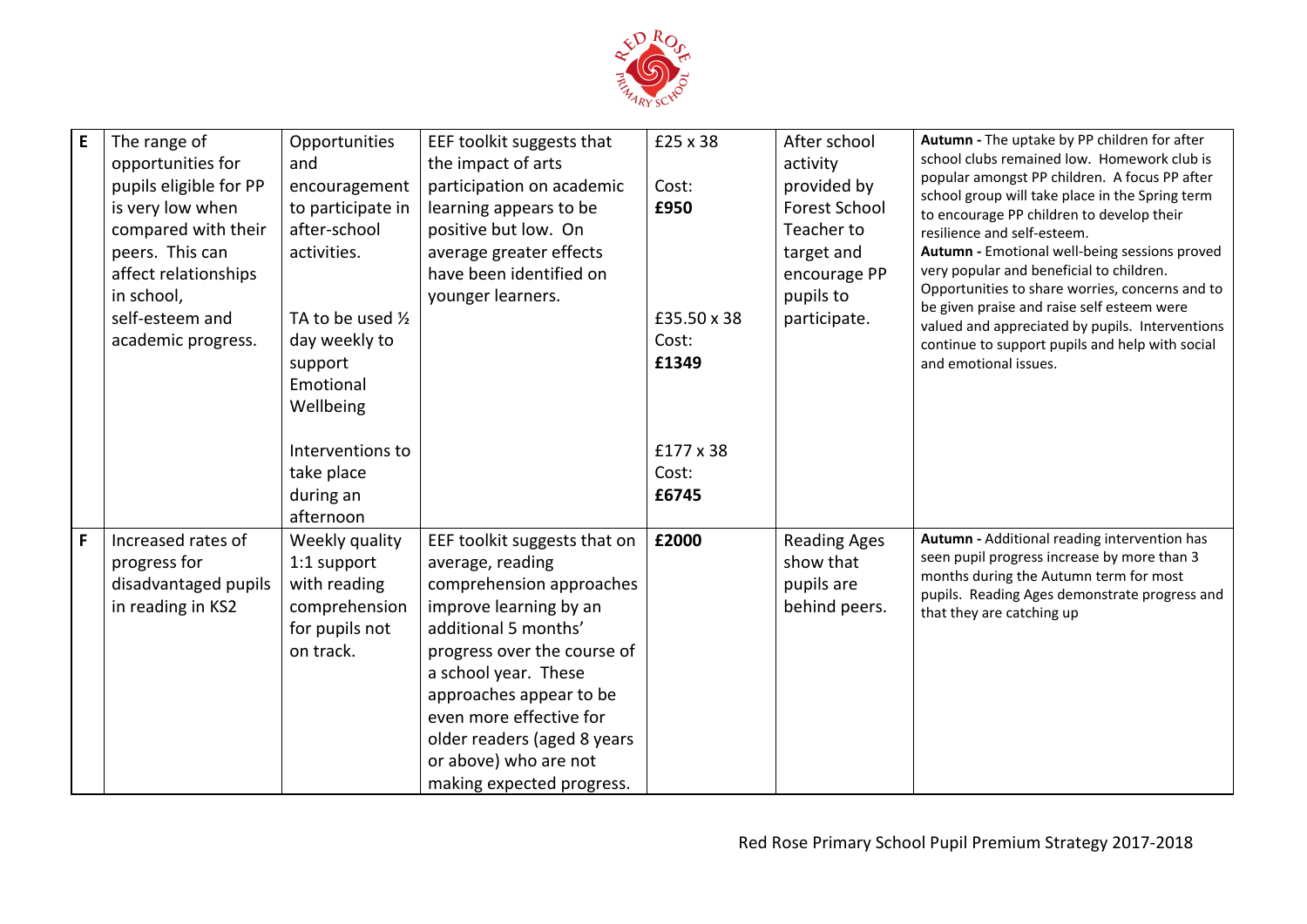

| G | Increased progress in<br>Maths for<br>disadvantaged pupils             | PP Pupils to<br>access<br>Mathletics for<br>10 minutes 3<br>times per week.                                                                          | PP Pupils do not access<br>Mathletics at home. As a<br>school we need to raise the<br>profile of Mathletics<br>certificates.      | £2500 -<br><b>Mathletics</b><br>Staff to<br>monitor usage<br>and rota | PP pupils not<br>achieving a<br><b>Matheletics</b><br>certificate each<br>week. Staff to<br>identify key<br>tasks and<br>encourage<br>children<br>achieve 1000<br>points. Weekly<br>record of points<br>to be kept. | Autumn - Timetables organised to ensure<br>children can access Mathletics in school - to<br>include pupils who do not have Internet access<br>at home.                                                                                                                                                                                                       |
|---|------------------------------------------------------------------------|------------------------------------------------------------------------------------------------------------------------------------------------------|-----------------------------------------------------------------------------------------------------------------------------------|-----------------------------------------------------------------------|---------------------------------------------------------------------------------------------------------------------------------------------------------------------------------------------------------------------|--------------------------------------------------------------------------------------------------------------------------------------------------------------------------------------------------------------------------------------------------------------------------------------------------------------------------------------------------------------|
| G | Increased progress in<br>Maths for<br>disadvantaged pupils             | Weekly group<br>tuition in maths<br>for groups of PP<br>identified by<br>the school as<br>not on track to<br>achieve their<br>end of year<br>target. | EEF toolkit suggests that<br>small group tuition is<br>effective and, as a rule of<br>thumb, the smaller the<br>group the better. | Teachers x3<br>1 hour weekly<br>Cost:<br>£2023                        | School data.                                                                                                                                                                                                        | Autumn - Interventions to target pupils have<br>taken place during Autumn term. Data has<br>been collected and trackers show that some<br>progress has been made. To evaluate the<br>impact further an arithmetic score has been<br>collated for each child and this will be used as a<br>comparator for the Spring term data to further<br>evidence impact. |
| н | Increased progress in<br>reading for<br>disadvantaged pupils<br>in FS. | PP pupils to<br>access<br>individual<br>phonic sessions                                                                                              | PP Pupils access 5 minutes<br>daily one to one<br>PP Pupils to access an<br>additional 5 minutes of<br>reading daily one to one   | £100 x 38<br>Cost:<br>£3800                                           | <b>Baseline</b><br>assessment<br>data.<br>Letters &<br>Sounds data<br>Number of<br>sight words<br>recognised.                                                                                                       | Autumn - Pupil data shows that progress has<br>been made with most pupils making progress<br>during the term to to the next assessment<br>band.                                                                                                                                                                                                              |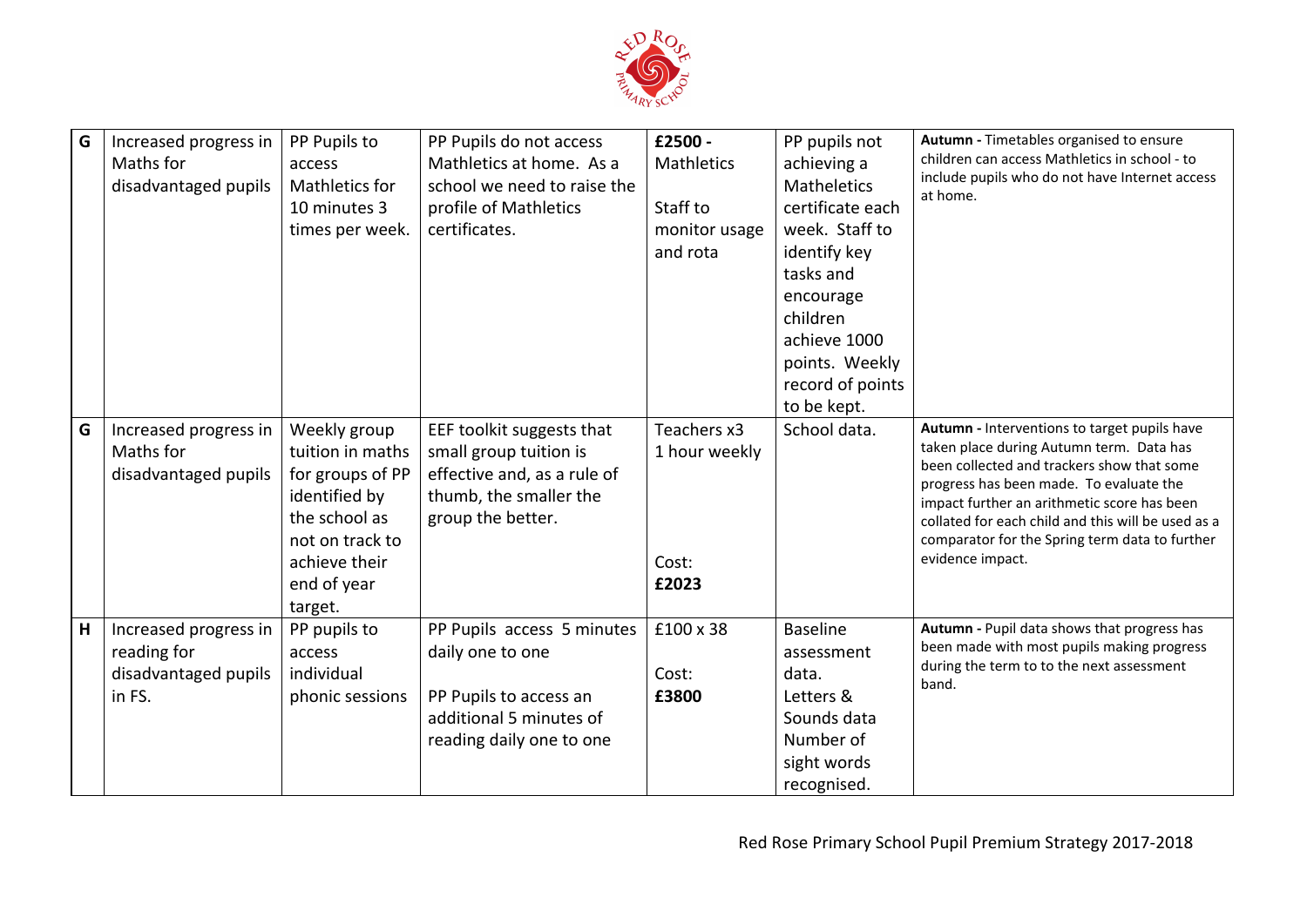

| н | Increased progress in<br>Maths for<br>disadvantaged pupils<br>in FS.   | Target TA<br>intervention on<br>Maths<br>concepts.                                                                                                                  | PP pupils have 20 minutes<br>x2 weekly with TA.<br>Purchase of Ten Town<br>Purchase of Numicon and<br>tens frames to support<br>understanding | £53.25 x 38<br>£2023.50<br>£110<br>£100 | <b>Baseline Data</b>                                                  | Autumn - Pupil data shows that progress has<br>been made with most pupils making progress<br>during the term to to the next assessment<br>band.                                                                                                                                                                       |
|---|------------------------------------------------------------------------|---------------------------------------------------------------------------------------------------------------------------------------------------------------------|-----------------------------------------------------------------------------------------------------------------------------------------------|-----------------------------------------|-----------------------------------------------------------------------|-----------------------------------------------------------------------------------------------------------------------------------------------------------------------------------------------------------------------------------------------------------------------------------------------------------------------|
| н | Increased progress in<br>writing for<br>disadvantaged pupils<br>in FS. | Target TA<br>writing<br>intervention                                                                                                                                | Twice weekly 20 minutes<br>writing practise                                                                                                   | £53.25 x 38<br>£2023.50                 | Baseline data                                                         | Autumn - Pupil data shows that progress has<br>been made with most pupils making progress<br>during the term to to the next assessment<br>band.                                                                                                                                                                       |
|   | Increased<br>attendance rates.                                         | Monthly<br>meetings<br>between office<br>& Headteacher<br>to discuss<br>attendance.<br>Review of<br>attendance<br>policy and use<br>of DCC<br>Attendance<br>Toolkit | We can't improve<br>attainment if children are<br>not actually in school.                                                                     | £800                                    | Attendance<br>figures.<br>Printing costs<br>Envelopes<br>Office hours | Autumn - PP attendance has improved by 66%<br>on last year. Overall attendance for the<br>Autumn term was 97% which is above the<br>government floor target of 96%.<br>Persistent absenteeism (attendance below<br>90%) in 2016-2017 13.8%<br>December 2017 - 23% (This figure will adjust as<br>the year progresses) |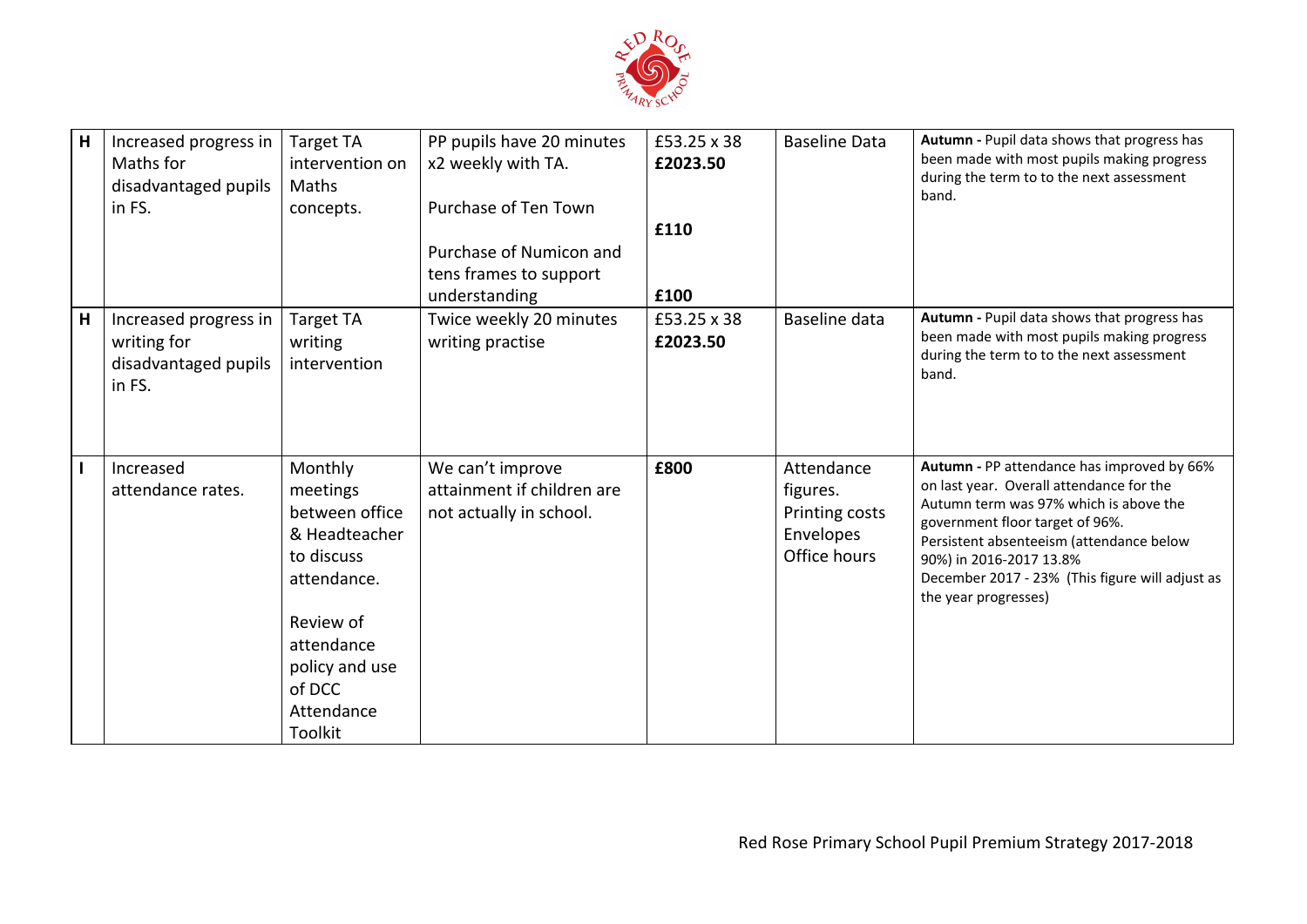

|  | Less engagement in<br>home reading by<br>adults and<br>opportunities to<br>reading.<br>support and value<br>reading. | PP pupils are less likely to<br>Involvement of<br>be heard to read at home<br>parent readers<br>than non PP pupils.<br>to promote | Training of<br>parent helpers<br>£200 | School tracking | Autumn - Parent helpers have been requested<br>and are undergoing DBS checks. We currently<br>have 3 parent readers in school.<br>Purchase of new books in KS1 - Floppy phonics<br>and purchase of new 'free choice' books (titles<br>requested by children) are hoped to engage<br>pupils and promote a love of reading. |
|--|----------------------------------------------------------------------------------------------------------------------|-----------------------------------------------------------------------------------------------------------------------------------|---------------------------------------|-----------------|---------------------------------------------------------------------------------------------------------------------------------------------------------------------------------------------------------------------------------------------------------------------------------------------------------------------------|
|--|----------------------------------------------------------------------------------------------------------------------|-----------------------------------------------------------------------------------------------------------------------------------|---------------------------------------|-----------------|---------------------------------------------------------------------------------------------------------------------------------------------------------------------------------------------------------------------------------------------------------------------------------------------------------------------------|

|              | 11. Budget Summary                                                                                                                                                                                                                           |       |  |  |  |
|--------------|----------------------------------------------------------------------------------------------------------------------------------------------------------------------------------------------------------------------------------------------|-------|--|--|--|
|              | <b>Desired Outcome</b>                                                                                                                                                                                                                       | Cost  |  |  |  |
| A            | Pupils eligible for Pupil Premium moving into Year 2 make rapid progress so that all pupils achieve<br>in the Phonics Screening assessment in June 2018.                                                                                     | £3798 |  |  |  |
| B            | PP pupils in Year 2 make less progress in all areas than non-pupil premium.                                                                                                                                                                  | £5958 |  |  |  |
| $\mathsf{C}$ | Emotional resilience of pupils eligible for pupil premium is low when compared to their peers.<br>This can affect their ability to concentrate on academic activities, especially when working with<br>others or when tasks are challenging. | £2989 |  |  |  |
| D            | Behaviour issues for a small group of pupils at lunchtime (mostly PP pupils) are having a<br>detrimental effect on academic progress made during afternoon sessions.                                                                         | £8400 |  |  |  |
| E            | The range of opportunities for pupils eligible for PP is very low when compared with their peers.<br>This can affect relationships in school, self-esteem and academic progress.                                                             | £9045 |  |  |  |
|              | PP Pupils make less progress in Reading when compared to others.                                                                                                                                                                             | £2000 |  |  |  |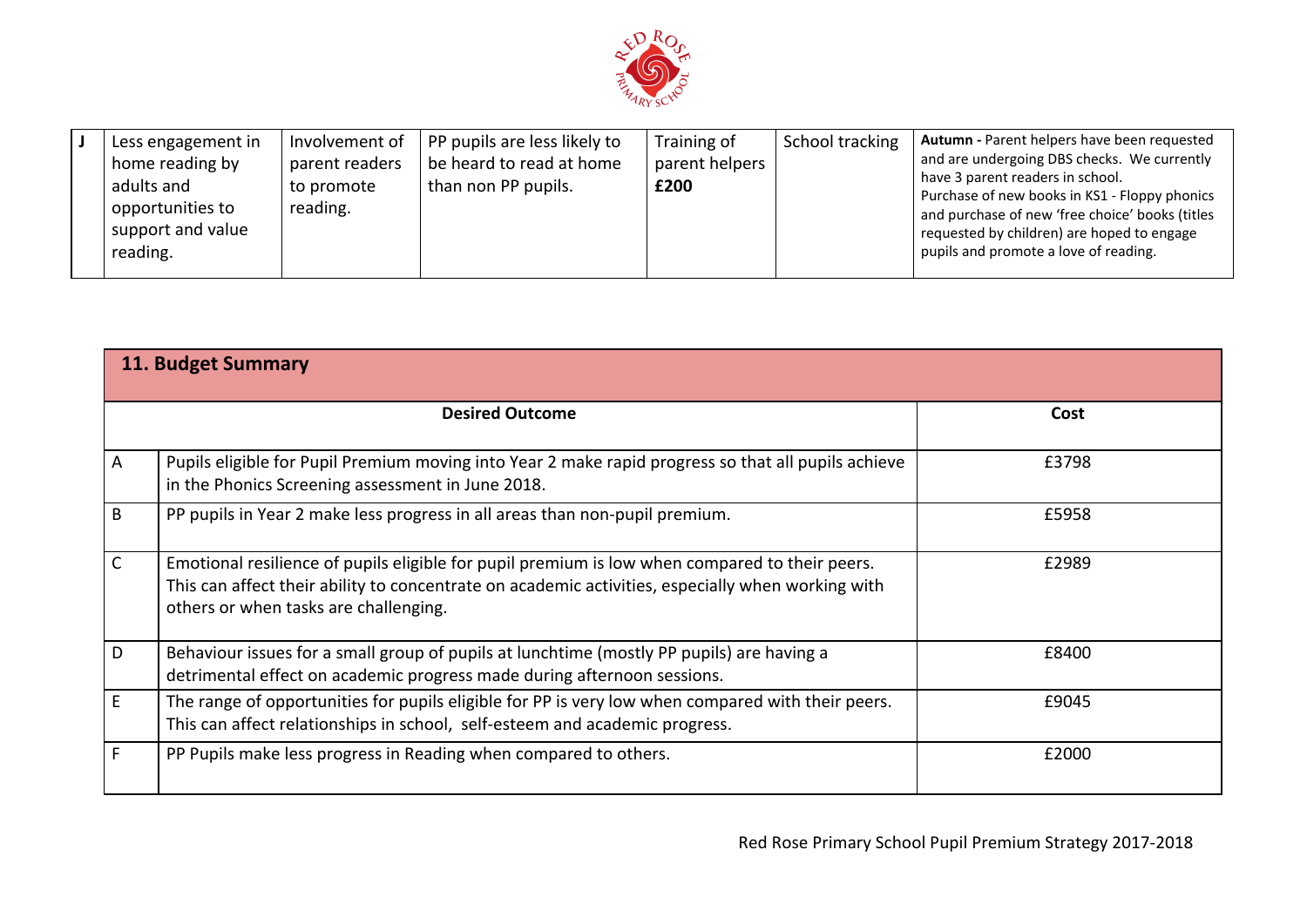

| G | Increased progress in Maths for disadvantaged pupils                                                                         | £4523  |
|---|------------------------------------------------------------------------------------------------------------------------------|--------|
| н | Pupils eligible for Pupil premium enter school significantly below age related expectation in<br>Reading, writing and maths. | £2233  |
|   | Low attendance rates                                                                                                         | £800   |
|   | Less engagement in home reading by adults and opportunities to support and value reading.                                    | £200   |
|   | <b>Total Budget Spent</b>                                                                                                    | £39946 |

| Additional Funding Supporting Provision |  |  |
|-----------------------------------------|--|--|
|                                         |  |  |
|                                         |  |  |
|                                         |  |  |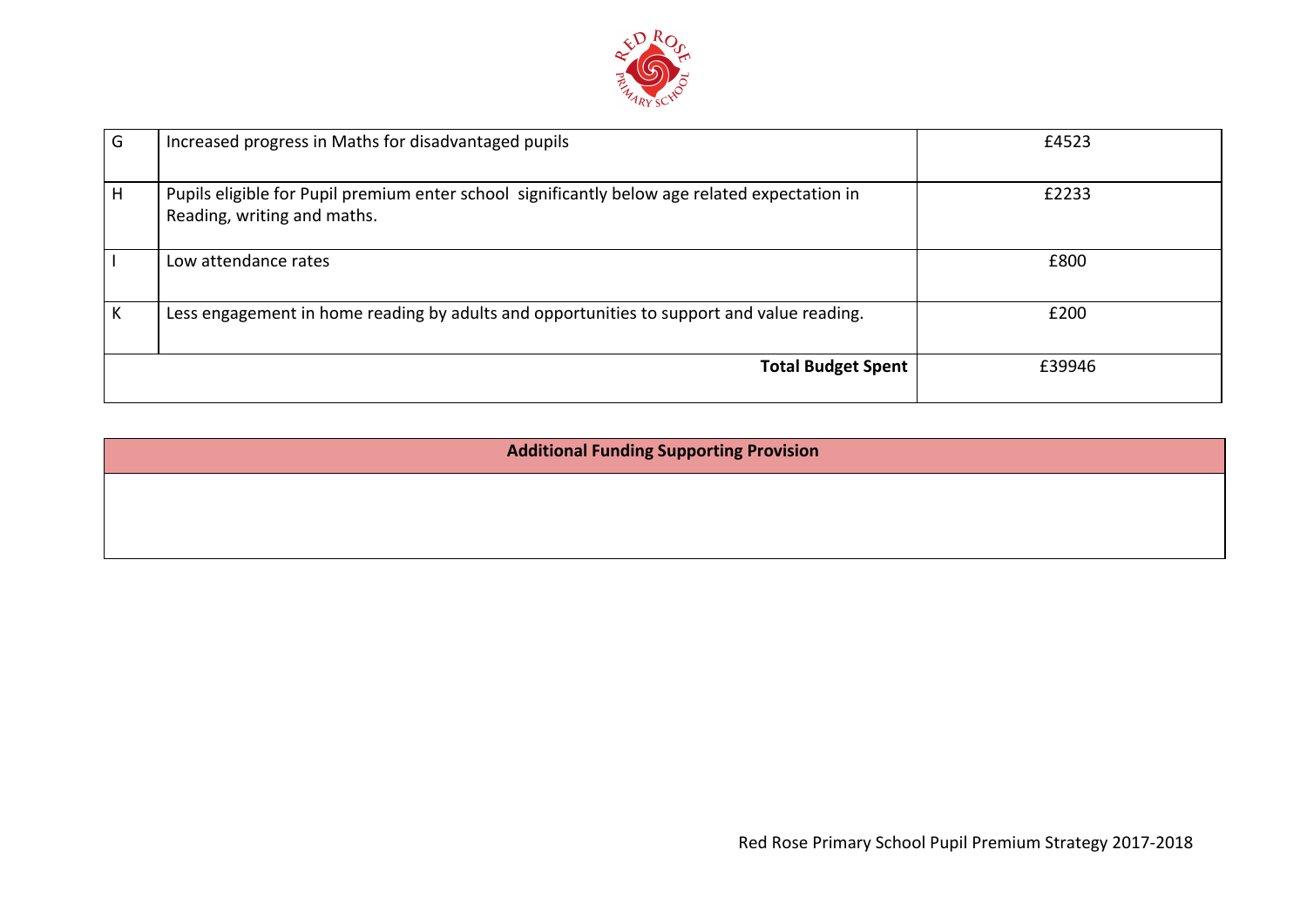

|                                                                    | <b>Governance</b>                      |         |         |  |  |
|--------------------------------------------------------------------|----------------------------------------|---------|---------|--|--|
| Monitoring The Effectiveness & Impact of Pupil Premium Performance |                                        |         |         |  |  |
|                                                                    | Pupil Premium Governor: Mrs L Flannery |         |         |  |  |
| <b>Pupil Premium Committee Meeting</b>                             | Autumn:                                | Spring: | Summer: |  |  |
| Autumn Summary                                                     |                                        |         |         |  |  |
|                                                                    |                                        |         |         |  |  |
|                                                                    |                                        |         |         |  |  |
|                                                                    |                                        |         |         |  |  |
| <b>Spring Summary</b>                                              |                                        |         |         |  |  |
|                                                                    |                                        |         |         |  |  |
|                                                                    |                                        |         |         |  |  |
|                                                                    |                                        |         |         |  |  |
|                                                                    |                                        |         |         |  |  |